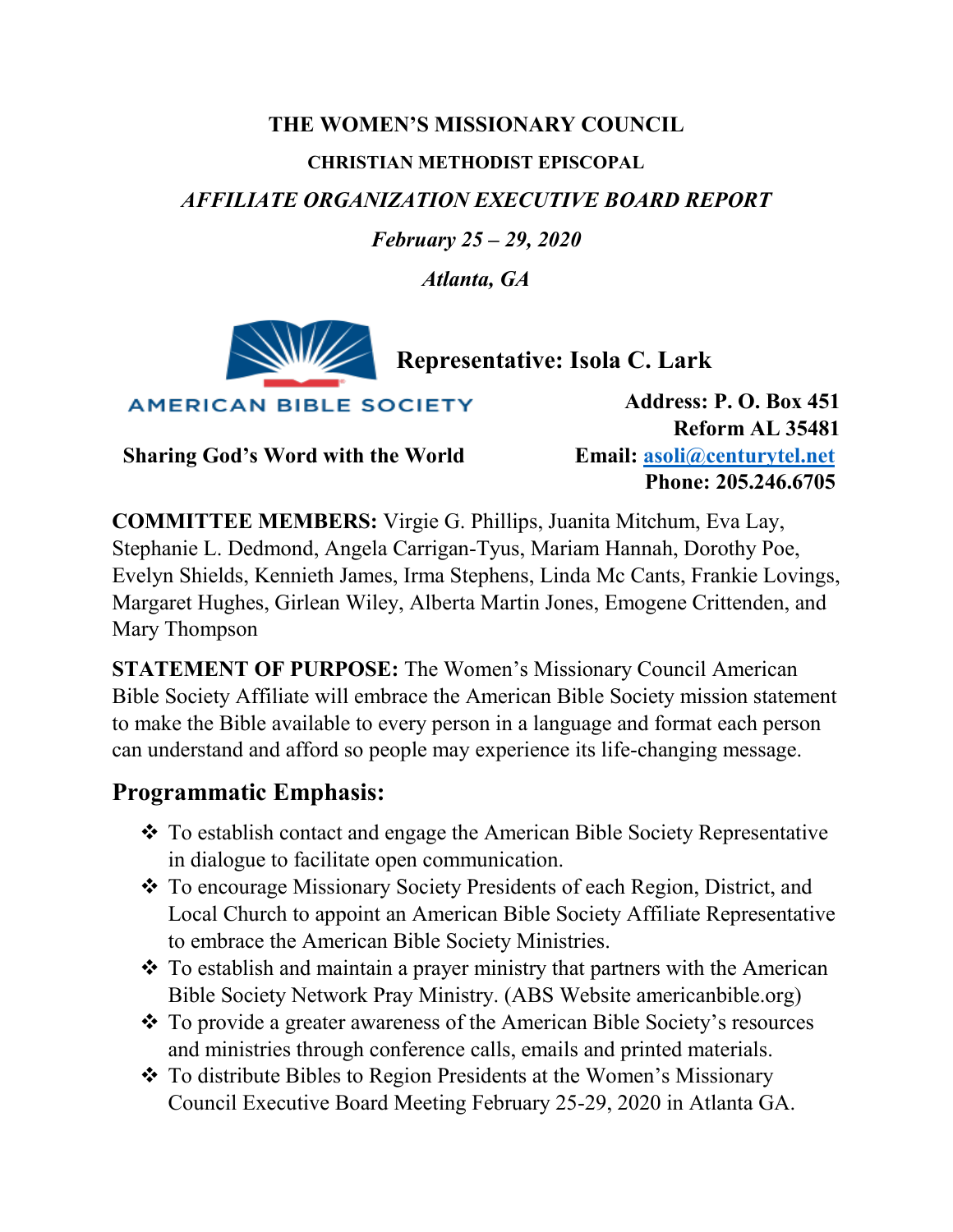- $\cdot \cdot$  To receive contributions from each region to support the translation of Bibles in all languages
- ◆ To encourage participation in the American Bible Society Online Blog Bible to increase scripture reading engagement.
- ◆ To conduct Bible Fairs and give free Bibles in areas where the need is greatest.

### **Did you Meet your goal** (s) Yes X?

**Communication**: Communication with American Bible Society Committee Members will be via conference call. We will share information with the Women's Missionary Council and Missionary Societies via conference calls. emails and printed material.

**Overall progress of the American Bible Society Affiliate**: We have engaged the Region Presidents in dialogue and planning the American Bible Society Affiliate Ministry. We have also engaged and began to establish a working relationship with the American Bible Society.

## **How did your Affiliate enhance, promote and/or advance the mission and work of the Women's Missionary Council?**

The American Bible Society Affiliate Ministry will promote the mission and work of the Women's Missionary Council by engaging missionaries in sharing the Good News of God's life -changing word.

**As Leader, what project did you participate in on the Region Level**? We have identified and secured Bibles that will be distributed to Region Presidents at the Women's Missionary Council Executive Board Meeting in February 2020.

**List Strengths of yourAffiliate:** Several Region Presidents and Region American Bible Society Affiliate Representatives have made a commitment to actively participate and serve in this ministry.

**List of weakness of your Affiliate:** There has not beed an active American Bible Society Affiliate Ministry in several years.